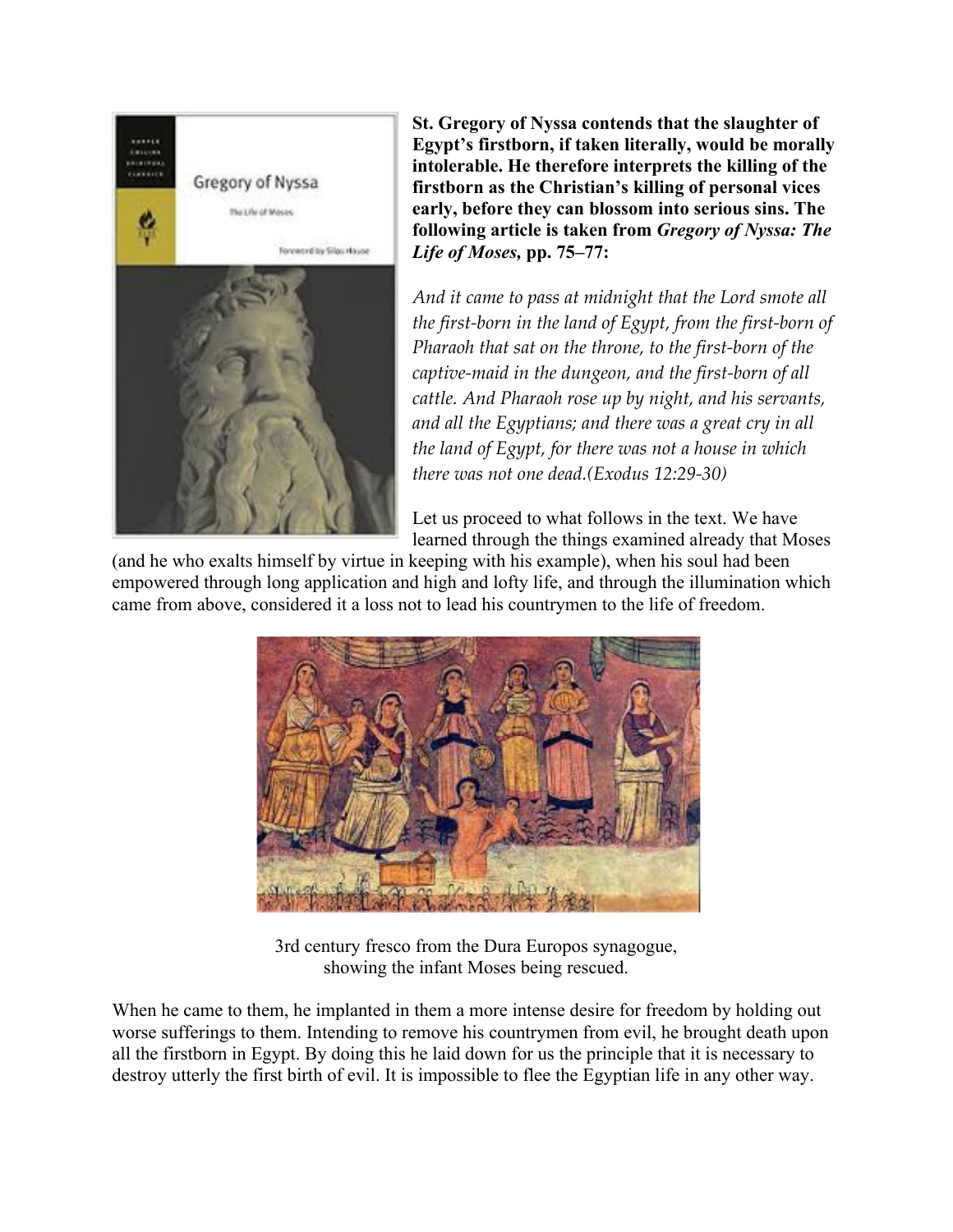

Water into blood (דָם): Ex. 7:14–25

It does not seem good to me to pass this interpretation by without further contemplation. How would a concept worthy of God be preserved in the description of what happened if one looked only to the history? The Egyptian acts unjustly, and in his place is punished his newborn child, who in his infancy cannot discern what is good and what is not. His life has no experience of evil, for infancy is not capable of passion. He does not know to distinguish between his right hand and his left. The infant lifts his eyes only to his mother's nipple, and tears are the sole perceptible sign of his sadness. And if he obtains anything which his nature desires, he signifies his pleasure by smiling. If such a one now pays the penalty of his father's wickedness, where is justice? Where is piety? Where is holiness? Where is

Ezekiel who cries:

"*The man who has sinned is the man who must die and a son is not to suffer for the sins of his father*?" How can the history so contradict reason?

Therefore, as we look for the true spiritual meaning, seeking to determine whether the events took place typologically, we should be prepared to believe that the lawgiver has taught through the things said. The teaching is this: When through virtue one comes to grips with any evil, he must completely destroy the first beginnings of evil.

For when he slays the beginning, he destroys at the same time what follows after it. The Lord teaches the same thing in the Gospel, all but explicitly calling on us to kill the firstborn of the Egyptian evils when he commands us to abolish lust and anger and to have no more fear of the stain of adultery or the guilt of murder. Neither of these things would develop of itself, but anger produces murder and lust produces adultery.

Since the producer of evil gives birth to lust before adultery and anger before murder, in destroying the firstborn he certainly kills along with it the offspring which follows. Take for an example a snake: When one crushes his head he kills the rest of the body at the same time. This would not have happened unless the blood which turns aside the destroyer had been poured out on our doors. And if it is necessary to perceive the meaning presented here more fully, the history provides this perception in both the killing of the firstborn and the safeguarding of the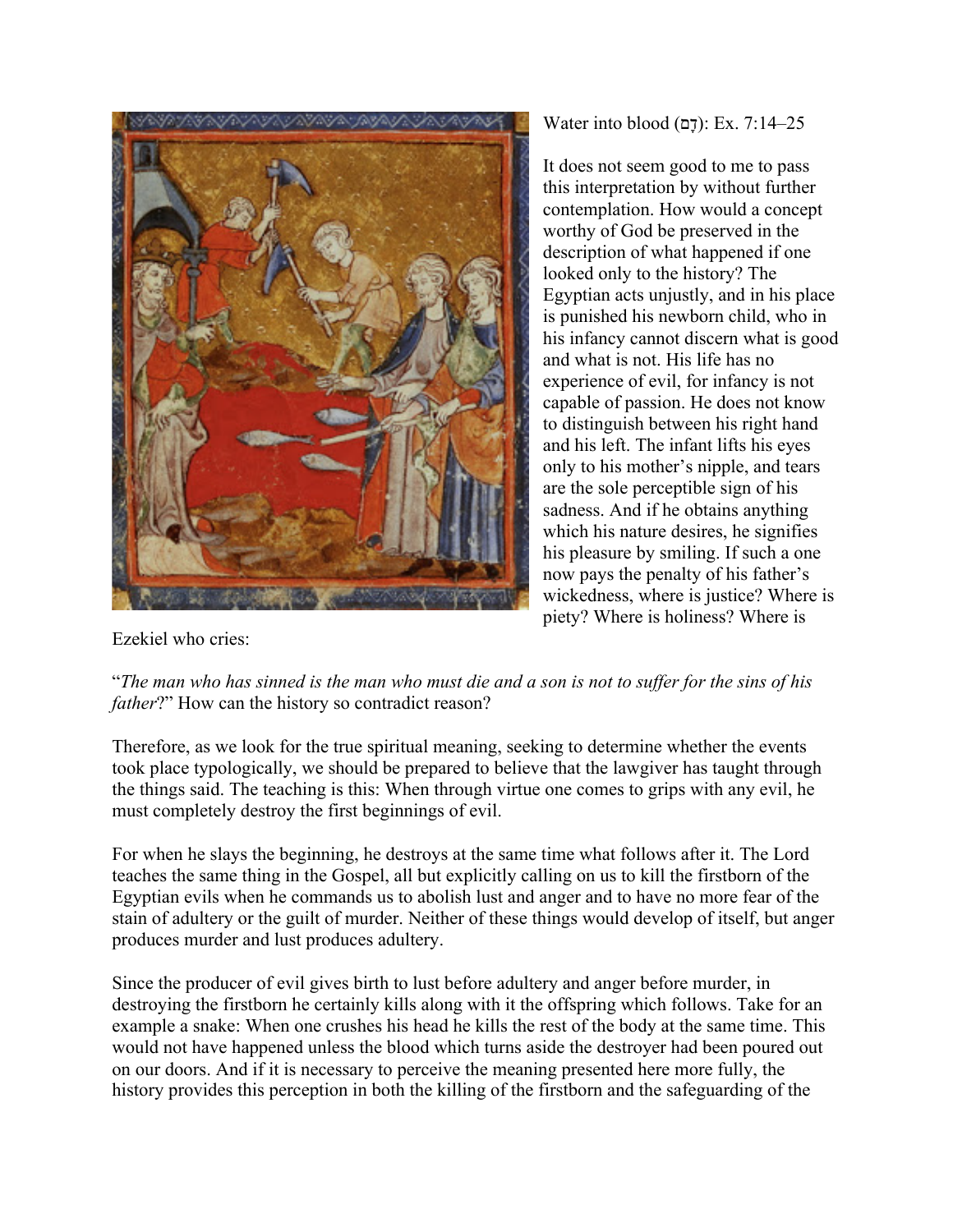entrance by blood. In the one the first impulse to evil is destroyed, and in the other the first entrance of evil into us is turned away by the true Lamb. For when the destroyer has come inside, we do not drive him out by our own devices, but by the Law we throw up a defense to keep him from gaining a foothold among us.

Safety and security consist in marking the upper doorpost and the side posts of the entrance with the blood of the lamb. While in this way Scripture gives us through figures a scientific understanding of the nature of the soul, profane learning also places it before the mind, dividing the soul into the rational, the appetitive, and the spirited. Of these parts we are told that the spirit and the appetite are placed below, supporting on each side the intellectual part of the soul, while the rational aspect is joined to both so as to keep them together and to be held up by them, being trained for courage by the



 **(בְּכוֹרוֹת מַכַּת) firstborn of Death**

spirit and elevated to the participation in the Good by the appetite.

As long, therefore, as the soul is kept safe in this manner, maintaining its firmness by virtuous thoughts as if by bolts, all the parts cooperate with one another for good. The rational for its part furnishes safety to its supports, and in its turn receives from them an equal benefit.

But if this arrangement should be upset and the upper become the lower—so that if the rational falls from above, the appetitive and spirited disposition makes it the part trampled upon—then the destroyer slips inside. No opposition from the blood resists his entrance; that is to say, faith in Christ does not ally itself with those of such a disposition.

For he says first to anoint the upper doorpost with blood, then to touch both side doorposts in the same way. How therefore would one anoint the upper first unless it be found on top?

Do not be surprised at all if both things—the death of the firstborn and the pouring out of the blood—did not happen to the Israelites and on that account reject the contemplation which we have proposed concerning the destruction of evil as if it were a fabrication without any truth. For now in the difference of the names, Israelite and Egyptian, we perceive the difference between virtue and evil. Since the spiritual meaning proposes that we perceive the Israelite as virtuous,